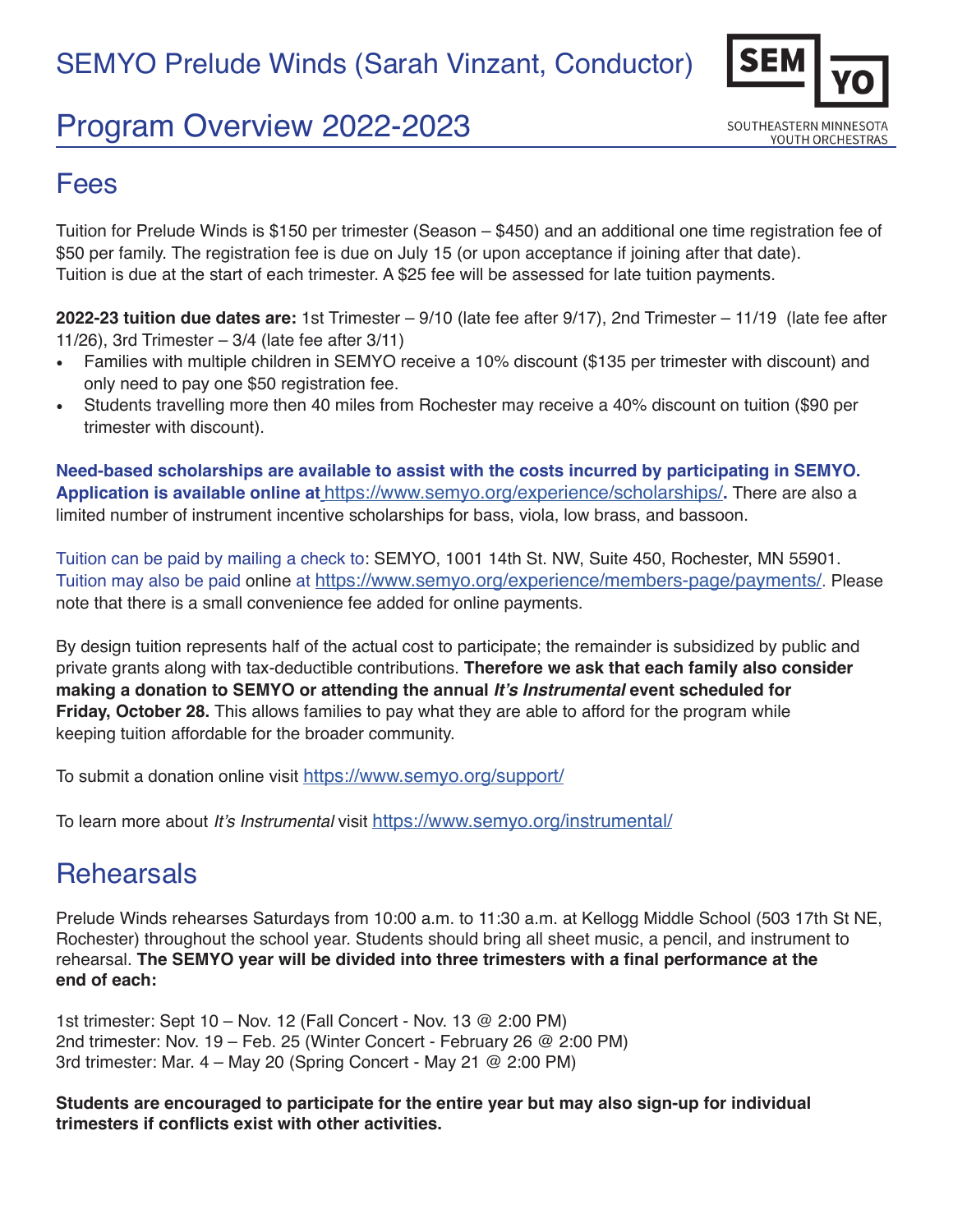### Performances

Prelude Winds will perform three main concerts per year at the end of each trimester. Participation in these concerts is mandatory.

### **Performance dates include:**

Fall Concert - Nov. 13 @ 2:00 PM Winter Concert - February 26 @ 2:00 PM Spring Concert - May 21 @ 2:00 PM

## Concert Dress

The dress code for performances is designed to be affordable and inclusive with gender-neutral options. **Please note that the dress code has changed from the previous season and is the same for ALL SEMYO ensembles.** 

For formal performances students must wear ALL black dress clothes:

- Long sleeved (at least ¾ length) black dress shirt OR black dress (ankle length or longer)
- Long black dress pants OR black skirt (ankle length or longer)
- Black Dress Shoes and Hosiery (no open toed shoes, sandals, or athletic shoes)

Please no exposed jewelry and no exposed shoulders, back, midriff, or cleavage. Dress pants and skirts should be loose fitting.

For informal concerts and tour performances students will be asked to wear the following:

- SEMYO t-shirt (provided cost is included with tuition)
- Long black dress pants OR black skirt (ankle length or longer)
- Black Dress Shoes and Hosiery (no open toed shoes, sandals, or athletic shoes)

## Additional SEMYO Activities

Throughout the season SEMYO will offer additional activities outside of rehearsal including trips or social gatherings. Additional fees may be required to participate in some of these events.

SEMYO Chamber Music Program - SEMYO has limited opportunities to participate in small ensembles (strings quartets, trios, woodwind and brass quintets, etc.) and perform in the community. Students enrolled in the program will rehearse weekly and receive professional coaching. The cost for SEMYO students to participate is \$150 per year. Contact Corey Henke at chenke@semyo.org if interested. Ensemble opportunities may be limited by available instrumentation and individual student's schedule and availability.

### Student Behavior

Students are expected to do the following:

- Demonstrate respect for their peers, conductors, staff and volunteers.
- Be attentive during rehearsals.
- Follow instructions from SEMYO conductors and staff.
- Treat rehearsal rooms and equipment with care.
- Do not handle or play instruments other than your own without permission.